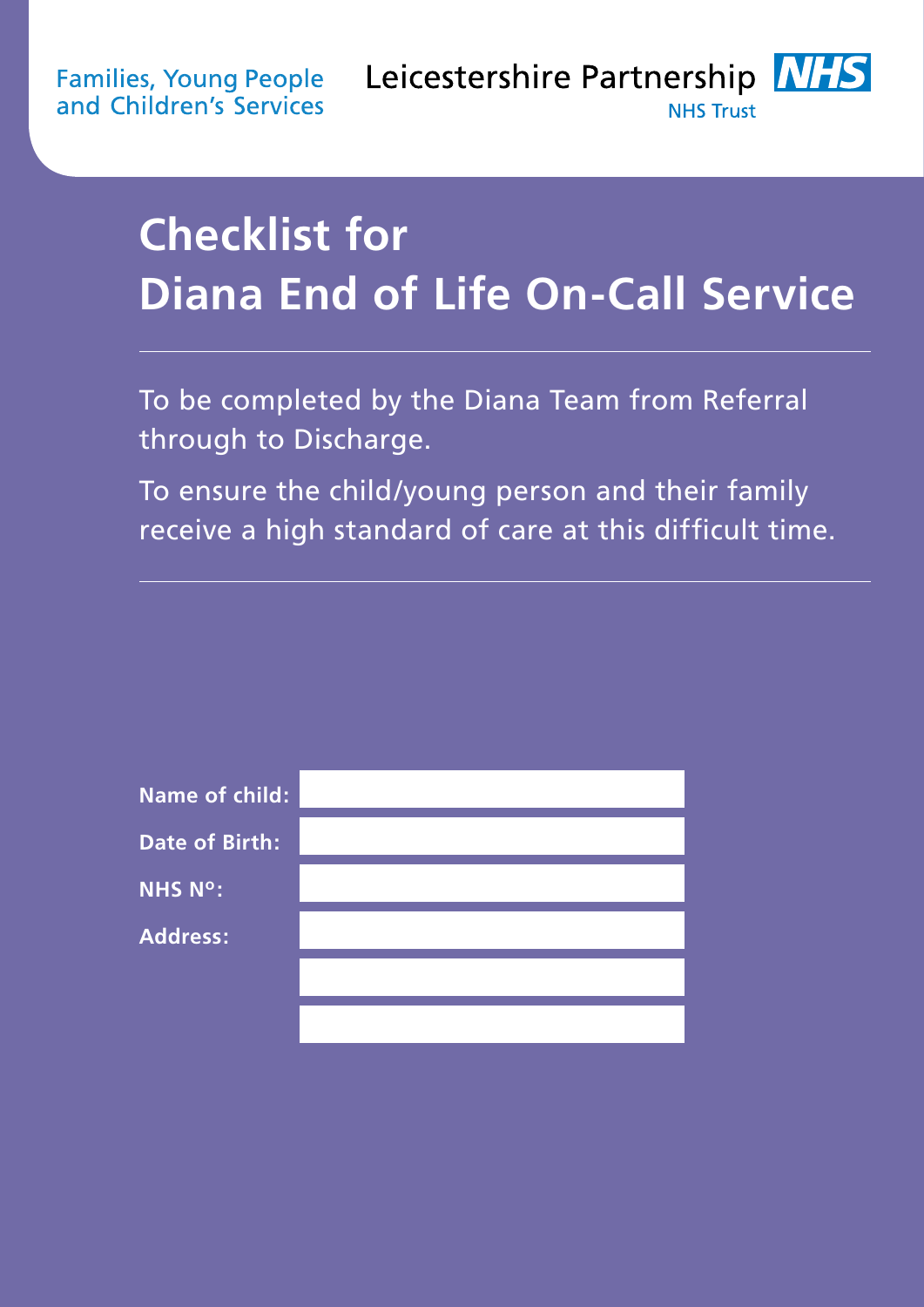## **Setting up the Diana 'End of Life On Call Service'**

**Section 1 : Referral – Please sign and date as appropriate See 'Responsibilies Sheet' to guide you through the process of completing this form.** 

| 1.1 | <b>Referral received.</b>                                                |                                                       |
|-----|--------------------------------------------------------------------------|-------------------------------------------------------|
|     |                                                                          |                                                       |
|     |                                                                          |                                                       |
|     |                                                                          |                                                       |
|     |                                                                          |                                                       |
|     |                                                                          |                                                       |
|     |                                                                          |                                                       |
| 1.2 | Referral fits 'End of Life' criteria.                                    | Diana nurse sign (or print name)                      |
|     | (Two nurses need to accept Referral<br>- only one signature necessary as |                                                       |
|     | other nurse may be only available via                                    |                                                       |
|     | telephone contact)                                                       | Diana nurse sign & date                               |
|     |                                                                          |                                                       |
| 1.3 | <b>Parents offered Home/Hospital</b>                                     |                                                       |
|     | Hospice and have accepted need                                           |                                                       |
|     | for Diana On Call Service.                                               |                                                       |
| 1.4 | Does the family have any issues                                          |                                                       |
|     | related to communications<br>i.e. level of understanding or              |                                                       |
|     | interpretation needed.                                                   |                                                       |
| 1.5 | <b>Consultant/Doctor supportive of</b>                                   |                                                       |
|     | request for End of Life On Call                                          |                                                       |
|     | Service.                                                                 |                                                       |
| 1.6 | <b>GP</b> informed.                                                      |                                                       |
|     |                                                                          |                                                       |
|     |                                                                          |                                                       |
|     |                                                                          | Time of visit                                         |
|     |                                                                          | Arrange visit (assurance that they will visit) every: |
|     |                                                                          | $\Box$ 14 days or less                                |
| 1.7 | Ask family for consent to share                                          |                                                       |
|     | information with Rainboww's                                              |                                                       |
|     | Hospice.                                                                 |                                                       |
| 1.8 | <b>Inform and liaise with CAFSS</b>                                      |                                                       |
|     | and offer referral to family.                                            |                                                       |
| 1.9 | <b>Personal Resusitation Plan signed</b>                                 |                                                       |
|     | by Consultant.                                                           |                                                       |
|     |                                                                          |                                                       |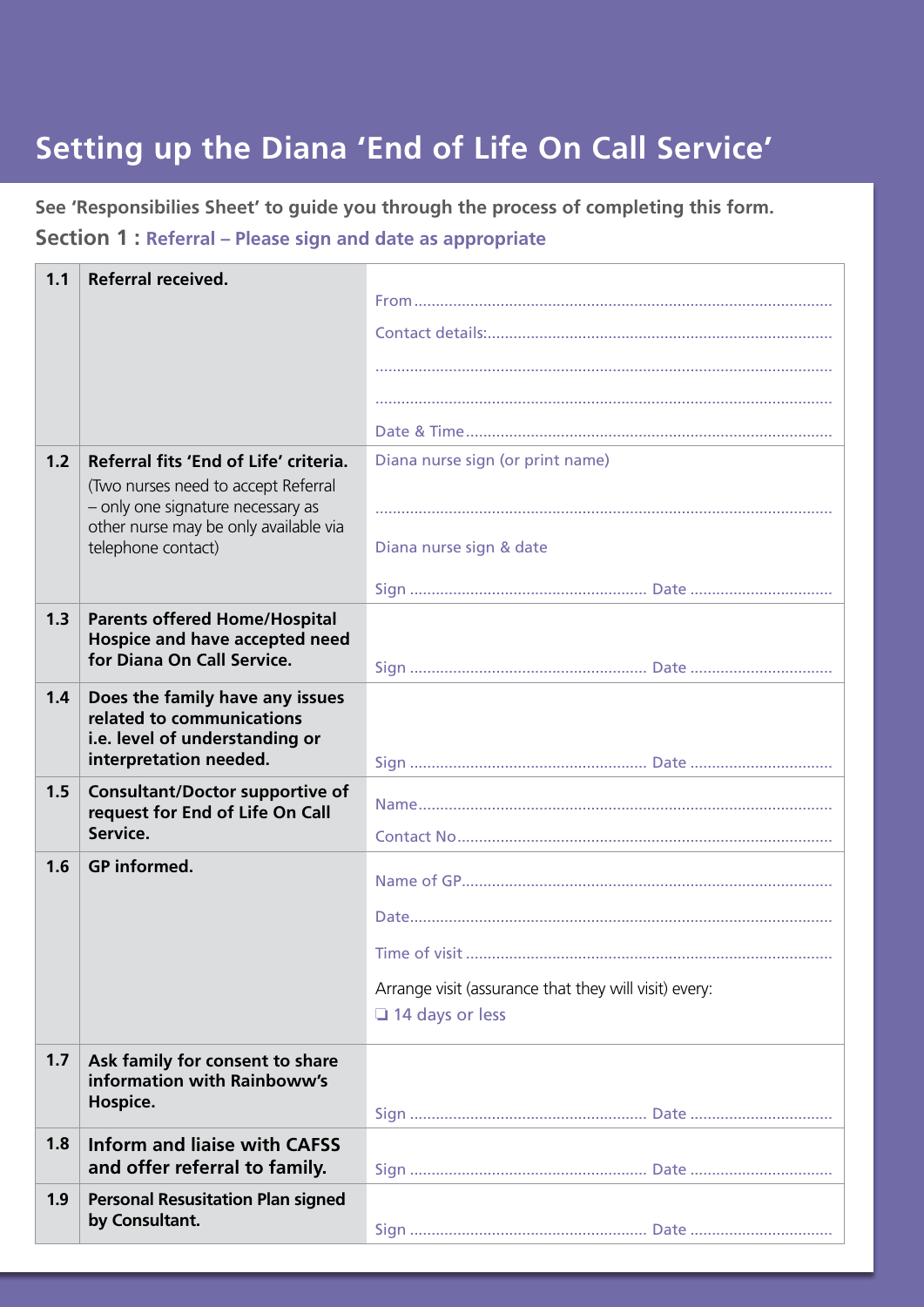| 1.10 | <b>Personal Resusitation Plan given</b><br>to and approved by parents.      |                                |  |  |
|------|-----------------------------------------------------------------------------|--------------------------------|--|--|
| 1.11 | Child/young person aware<br>of and consented to Personal                    |                                |  |  |
|      | <b>Resusitation Plan (if applicable).</b>                                   |                                |  |  |
|      |                                                                             |                                |  |  |
|      |                                                                             |                                |  |  |
| 1.12 | <b>Ensure family always keeps the</b><br>PRP with their child at all times. |                                |  |  |
|      |                                                                             |                                |  |  |
| 1.13 | <b>Personal Resusitation Plan</b><br>completed and distributed.             |                                |  |  |
| 1.14 | Ensure admin team complete                                                  |                                |  |  |
|      | distribution list on shared drive.                                          |                                |  |  |
| 1.15 | <b>Update &amp; Care plan completed</b><br>(discussed with the child and    |                                |  |  |
|      | their family and ensured it<br>considers their religions and                |                                |  |  |
|      | spiritual needs).                                                           |                                |  |  |
|      |                                                                             | Update<br>Sign<br>Copy sent to |  |  |
|      |                                                                             |                                |  |  |
|      |                                                                             |                                |  |  |
|      |                                                                             |                                |  |  |
| 1.16 | Oxygen ordered (if applicable).                                             |                                |  |  |
|      |                                                                             |                                |  |  |
|      |                                                                             |                                |  |  |
| 1.17 | <b>Suction machine and training</b><br>delivered to family.                 |                                |  |  |
| 1.18 | <b>Symptom Control Box (with step</b>                                       |                                |  |  |
|      | up medication) supplied in family<br>home.                                  |                                |  |  |
| 1.19 | Drug chart completed (with step                                             |                                |  |  |
|      | up medication) in family home.                                              |                                |  |  |
| 1.20 | <b>Ensure the child's Consultant</b>                                        |                                |  |  |
|      | has arranged open access to<br><b>Children's Admissions Unit if</b>         |                                |  |  |
|      | appropriate and send CAU an<br>update.                                      |                                |  |  |
| 1.21 | <b>First contact identified.</b>                                            |                                |  |  |
|      |                                                                             |                                |  |  |
| 1.22 | First contact have been sent                                                |                                |  |  |
|      | update & on call contact numbers.                                           |                                |  |  |
| 1.23 | Diana Team informed of                                                      |                                |  |  |
|      | <b>Commencement Of On Call.</b>                                             |                                |  |  |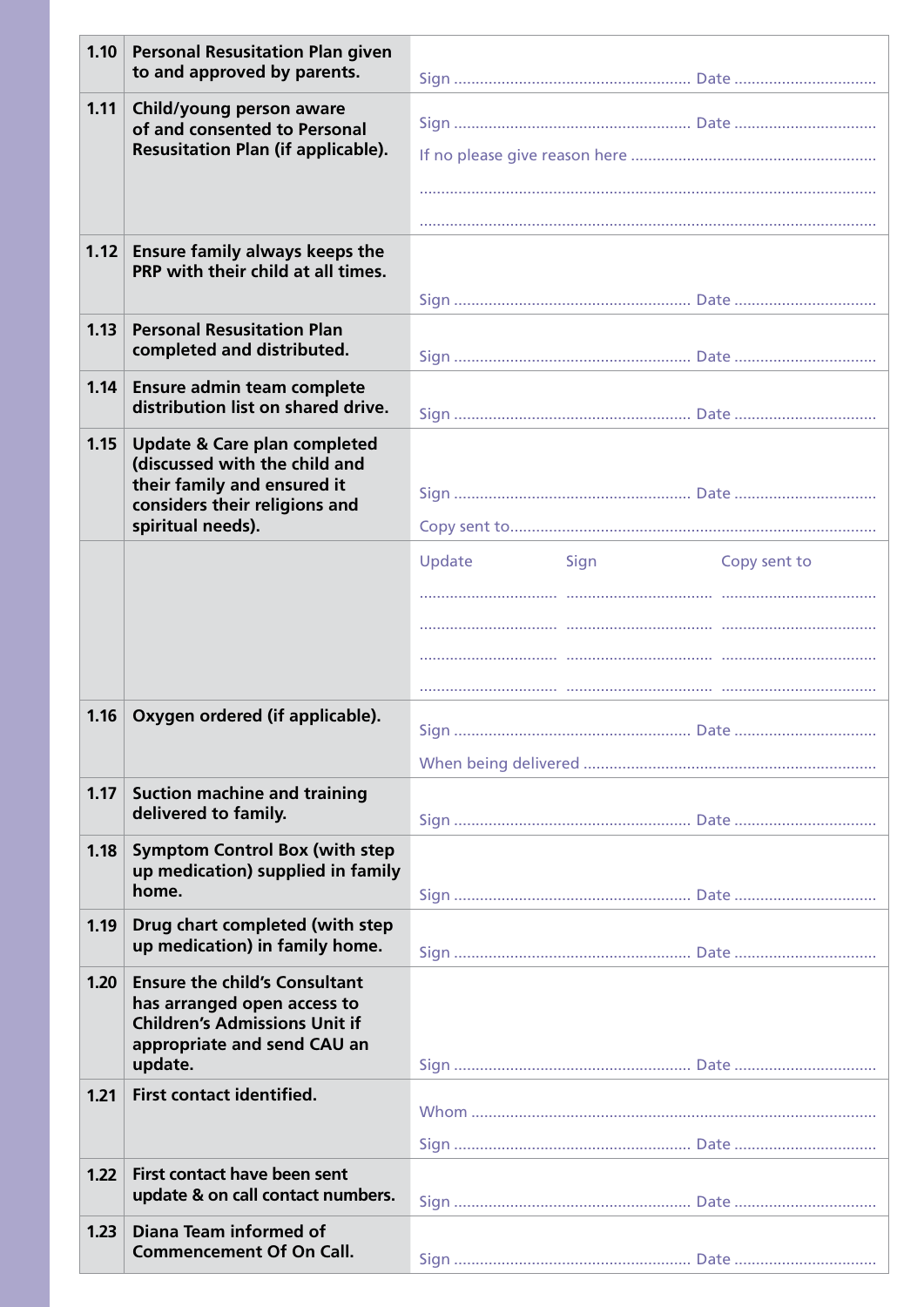#### **Section 2 : Equipment in family home**

|     | <b>Model/Make</b> | <b>Serial Number/</b><br><b>Expiry Date</b> | Date & sign when taken to family<br>home |
|-----|-------------------|---------------------------------------------|------------------------------------------|
| 2.1 |                   |                                             |                                          |
| 2.2 |                   |                                             |                                          |
| 2.3 |                   |                                             |                                          |
| 2.4 |                   |                                             |                                          |

## **Activation/Deactivation of Diana On Call Service Section 3**

Two Diana nurses need to set a date and time of commencement/deactivation of On Call Service. Ensuring everything is in place to ensure a high level of care for the family/child/young person. Only one signature needed but two nurses need to make the decision.

|     | <b>Activation/</b><br><b>Deactivation</b><br>specify | <b>Date</b> | <b>Time</b> | <b>Ensure Diana Manager</b><br><b>Informs Senior</b><br><b>Manager On-Call</b> | <b>Diana Nurse</b> | <b>Diana Nurse</b> |
|-----|------------------------------------------------------|-------------|-------------|--------------------------------------------------------------------------------|--------------------|--------------------|
| 3.1 |                                                      |             |             |                                                                                |                    |                    |
| 3.2 |                                                      |             |             |                                                                                |                    |                    |
| 3.3 |                                                      |             |             |                                                                                |                    |                    |
| 3.4 |                                                      |             |             |                                                                                |                    |                    |

#### **Section 4 : Support** (This information relates to 'Your Child is Receiving the End of Life On-Call Service from the Diana Team' booklet).

| 4.1  | <b>Family aware their child is receiving Diana</b><br><b>Terminal On-Call Service.</b>                                    |  |
|------|---------------------------------------------------------------------------------------------------------------------------|--|
| 4.2  | 'Planned Visiting' explained.                                                                                             |  |
| 4.3  | 'Symptom Change Visits' explained.                                                                                        |  |
| 4.4  | 'Visiting When Your Child Dies' explained.                                                                                |  |
| 4.5  | How to contact the Diana On-Call Service.                                                                                 |  |
| 4.6  | <b>Activation and Deactivation of On-Call</b><br><b>explained</b> (if condition stabilizes).                              |  |
| 4.7  | How to contact the Diana Service when<br><b>On-Call Service not activated.</b>                                            |  |
| 4.8  | <b>Alternatives Support - Who to contact</b><br>when not activated. (General Practitioner,<br>Ward or Ambulance Service). |  |
| 4.9  | <b>Ambulance Form Explained.</b>                                                                                          |  |
| 4.10 | <b>Personal Resuscitation Plan Explained</b><br>(If applicable).                                                          |  |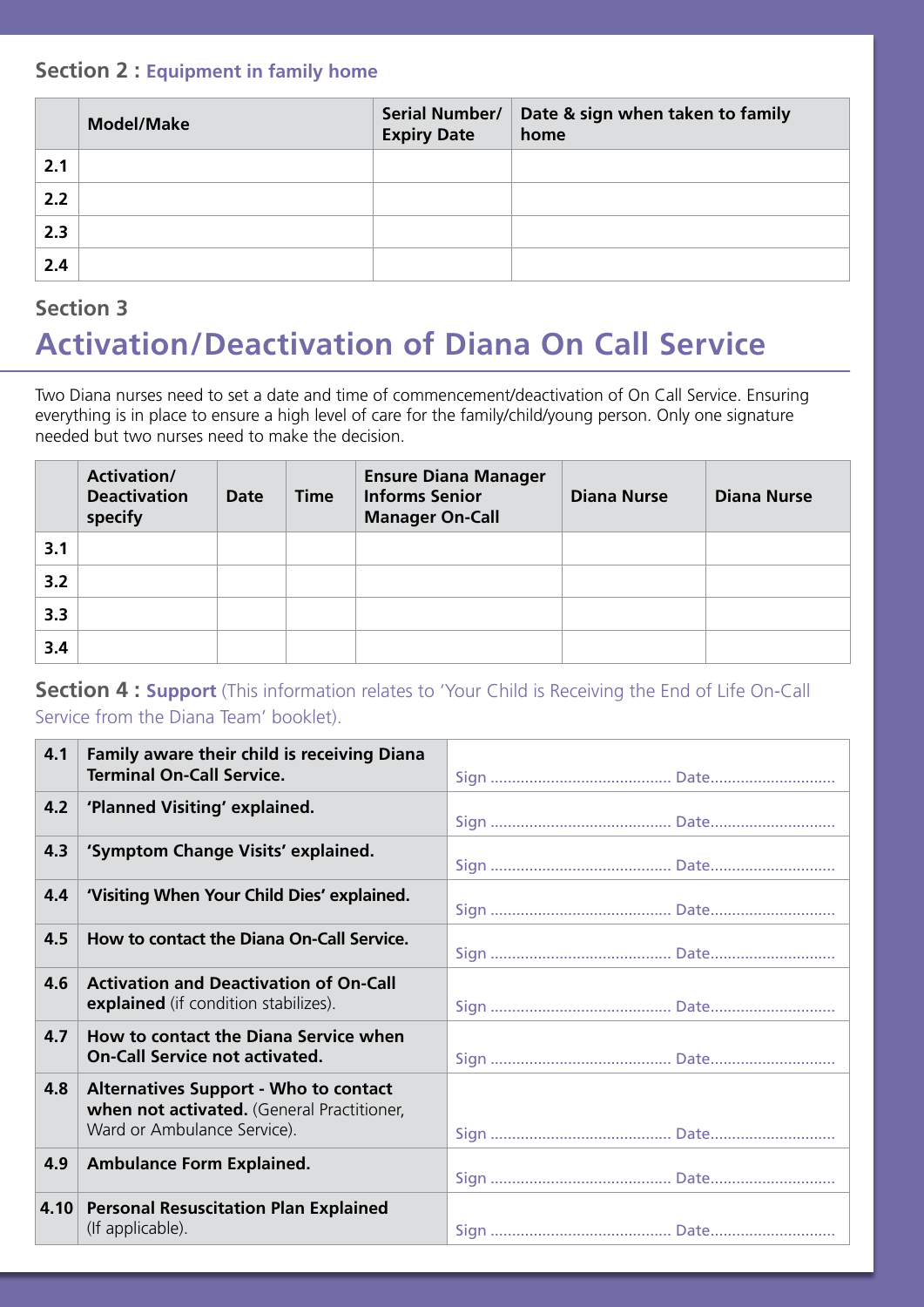#### **Section 5 : Symptom Control Plan**

(Ensure Update and Care Plan have been shown to family and explained as appropriate. Explain what medication has been prescribed, which medication parents can administer and which will be administered by the Diana Team).

| 5.1 | <b>Pain Control</b> (including how parents/carers<br>can assess pain using appropriate scoring tool)<br>All children with end of life care needs will<br>have a pain assessment tool. |  |
|-----|---------------------------------------------------------------------------------------------------------------------------------------------------------------------------------------|--|
| 5.2 | <b>Breathing difficulties</b> (include how to assess<br>for respiratory distress).                                                                                                    |  |
| 5.3 | <b>Feeding</b> (include chocking, aspiration,<br>intolerance and mouth care).                                                                                                         |  |
| 5.4 | Constipation / obstruction / diarrhoea.                                                                                                                                               |  |
| 5.5 | Reduced urine output/urinary retention.                                                                                                                                               |  |
| 5.6 | <b>Nausea and Vomiting.</b>                                                                                                                                                           |  |

#### **Section 6 : After Your Child has died (information in booklet)**

It may be beneficial to read through this booklet before the child dies in order to make plans. Relatives may do this for the parents if they don't feel able to, in order to support them when the child dies.

| 6.1  | Parents are aware of booklet and would<br>like to read through it in their own time. |  |
|------|--------------------------------------------------------------------------------------|--|
| 6.2  | Parents would like to go through the<br>booklet with a member of the Diana Team.     |  |
| 6.3  | Who to Call.                                                                         |  |
| 6.4  | Can we keep our child at home?                                                       |  |
| 6.5  | <b>Certifying the Death.</b>                                                         |  |
| 6.6  | <b>Choosing a Funeral Director.</b>                                                  |  |
| 6.7  | <b>Registering the Death.</b>                                                        |  |
| 6.8  | What should be taken to the Registry Office?                                         |  |
| 6.9  | <b>Financial Assistance.</b>                                                         |  |
| 6.10 | Coroner.                                                                             |  |
| 6.11 | <b>Cremation / Burial.</b>                                                           |  |
| 6.12 | People to Inform.                                                                    |  |
| 6.13 | <b>Removal of Equipment.</b>                                                         |  |
| 6.14 | Your Feelings / Child's feelings.                                                    |  |
|      | 6.15 Advice and Support - Useful Contacts.                                           |  |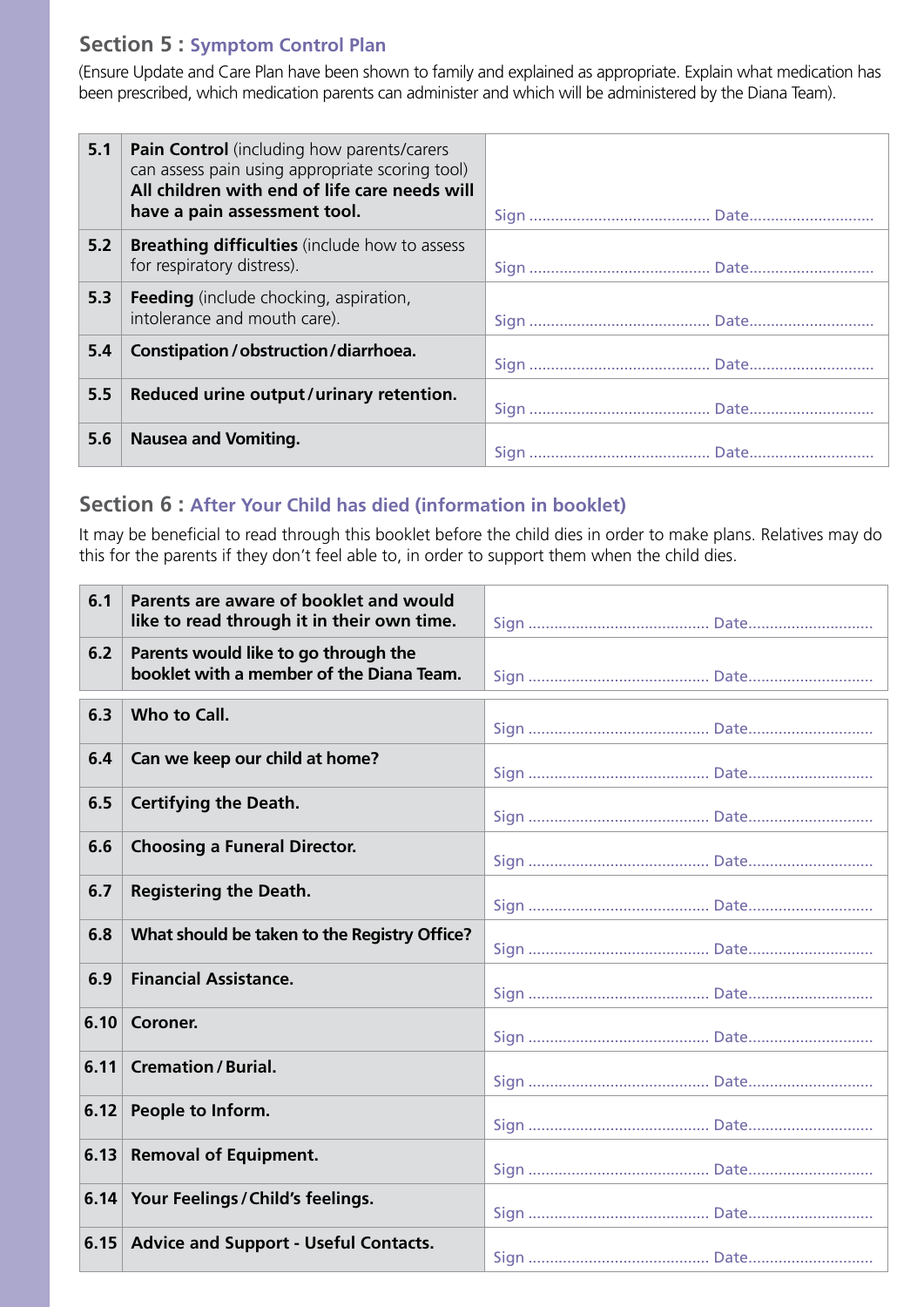### **Section 7 : Following the Child's Death at Home**

Who to inform - Ensure family have consented to professionals being informed. Family may wish to contact people themselves, please specify if this is the case.

|     | <b>General</b><br><b>Practitioner</b> | <b>Time</b><br><b>Contacted</b> | By whom | <b>Death</b><br>certificate<br>completed | Part A (if<br>cremated | Part B (If<br><b>Cremation</b> ) |
|-----|---------------------------------------|---------------------------------|---------|------------------------------------------|------------------------|----------------------------------|
| 7.1 |                                       |                                 |         |                                          |                        |                                  |

|     | <b>Consultant</b> | <b>Contact details</b> | By whom | <b>Date &amp; Time</b> |
|-----|-------------------|------------------------|---------|------------------------|
|     |                   |                        |         |                        |
| 7.2 |                   |                        |         |                        |
|     |                   |                        |         |                        |
|     |                   |                        |         |                        |

|     | <b>Hospital/Hospice</b> | <b>Contact details</b> | By whom | <b>Date &amp; Time</b> |
|-----|-------------------------|------------------------|---------|------------------------|
| 7.3 |                         |                        |         |                        |
| 7.4 |                         |                        |         |                        |
| 7.5 |                         |                        |         |                        |

|     | <b>Funeral Directors</b> | <b>Contact details</b> | By whom | Date & Time |
|-----|--------------------------|------------------------|---------|-------------|
|     |                          |                        |         |             |
| 7.6 |                          |                        |         |             |
|     |                          |                        |         |             |

|     | <b>Organ Donation Team</b><br>(if applicable) | <b>Contact details</b> | By whom | Date & Time |
|-----|-----------------------------------------------|------------------------|---------|-------------|
| 7.7 |                                               |                        |         |             |
|     |                                               |                        |         |             |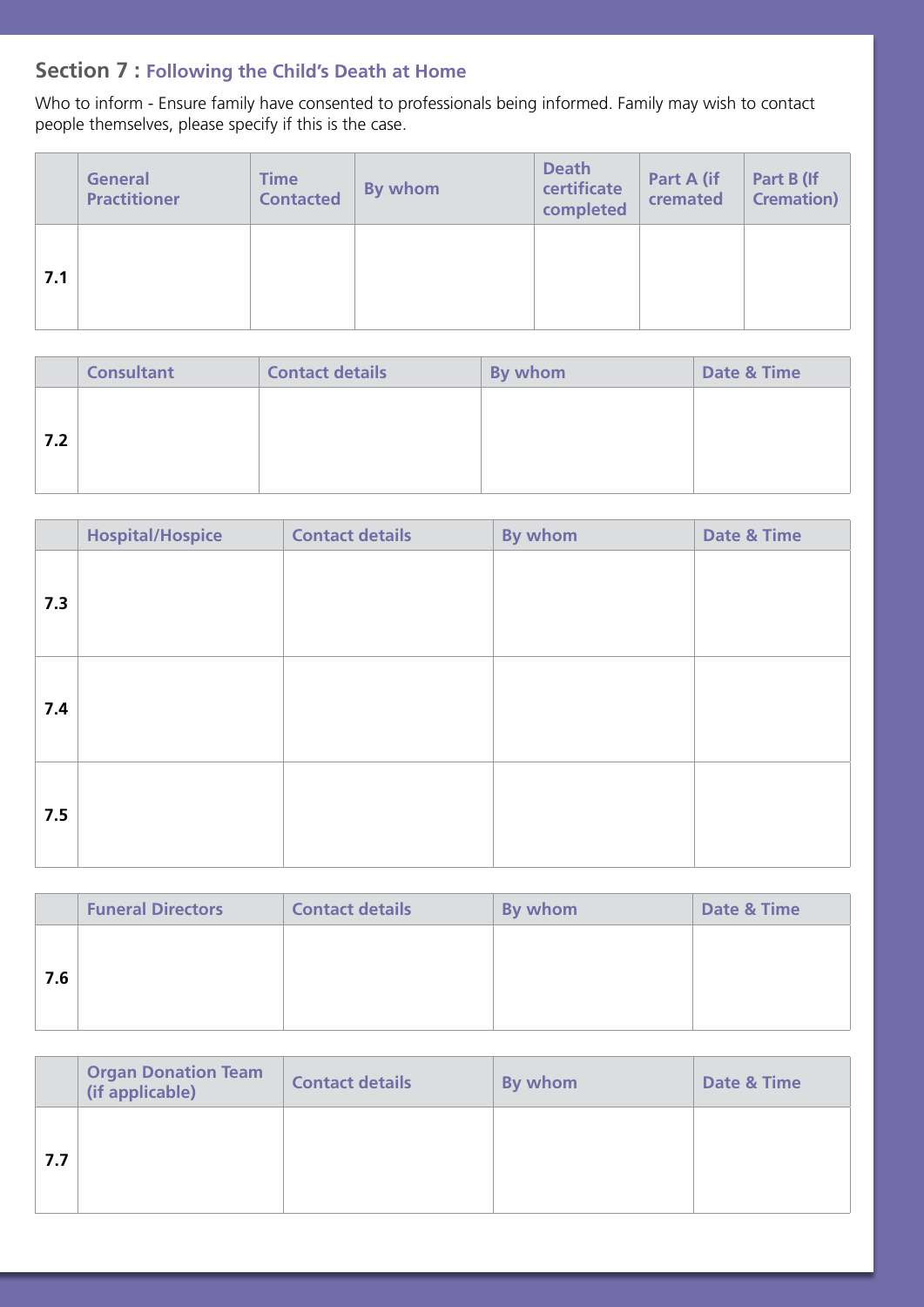|      |                                                   | <b>Phone Number</b> | By whom | <b>Date &amp; Time</b> |
|------|---------------------------------------------------|---------------------|---------|------------------------|
| 7.8  | <b>Child Death Review Panel.</b>                  |                     |         |                        |
| 7.9  | <b>CAFFS.</b>                                     |                     |         |                        |
| 7.10 | Diana Team.                                       |                     |         |                        |
| 7.11 | <b>NRS</b>                                        |                     |         |                        |
| 7.12 | Oxygen Supplier.                                  |                     |         |                        |
| 7.13 | <b>Entral Feeding Team.</b>                       |                     |         |                        |
| 7.14 | <b>Childs School.</b>                             |                     |         |                        |
| 7.15 | Siblings School.                                  |                     |         |                        |
| 7.16 | <b>Service Co-ordinator.</b>                      |                     |         |                        |
| 7.17 | <b>County Hall</b><br>(family to register death). |                     |         |                        |
| 7.18 | <b>Local Social Security Office.</b>              |                     |         |                        |

| 7.21 | <b>Collected Diana equipment from home.</b>                                                              |  |
|------|----------------------------------------------------------------------------------------------------------|--|
| 7.22 | Collected notes & returned to office.                                                                    |  |
| 7.23 | Advised family of how to discard of any<br>equipment/medication.                                         |  |
| 7.24 | <b>Advised parents that family members</b><br>need to take Controlled Drugs to a<br>pharmacy.            |  |
| 7.25 | <b>Ensure a family member signs Controlled</b><br>Drugs form.                                            |  |
| 7.26 | <b>Information provided.</b>                                                                             |  |
| 7.27 | <b>Laura Centre.</b>                                                                                     |  |
| 7.28 | CAFFS.                                                                                                   |  |
| 7.29 | Rainbows.                                                                                                |  |
| 7.30 | <b>Cancel Personal Resuscitation Plan by</b><br>contacting professionals on<br><b>Distribution List.</b> |  |
| 7.31 |                                                                                                          |  |
| 7.32 |                                                                                                          |  |
| 7.33 | <b>Bereavement/Support visits organised</b><br>with family.                                              |  |
| 7.34 | <b>Discharged from Diana Services.</b>                                                                   |  |